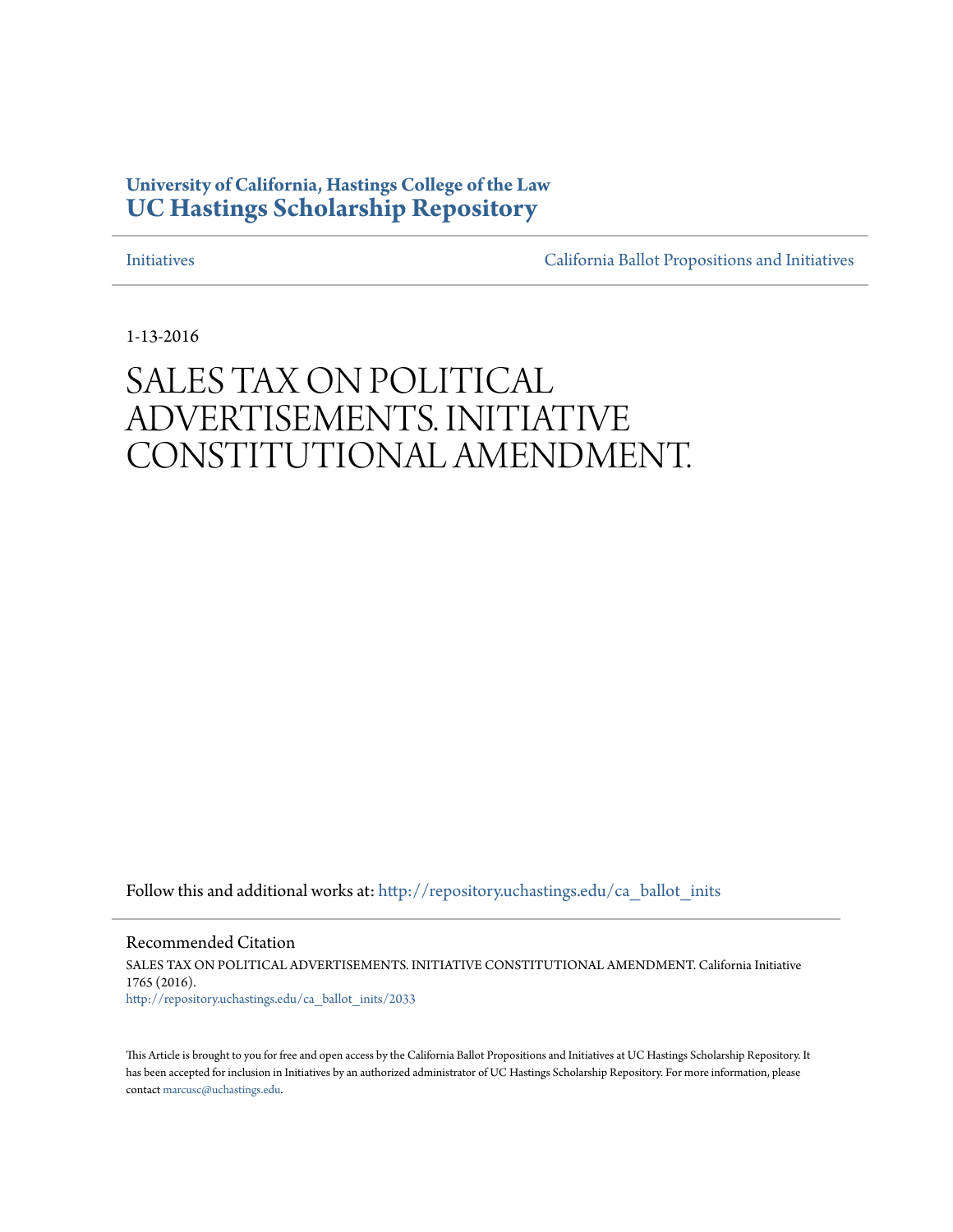

Office of the Attorney General ATTN: Initiative Coordinator P. 0. Box 944255 Sacramento, CA 94244-2550

INITIATIVE COORDINATOR ATTORNEY GENERAL'S OFFICE

Attorney General of California:

This note is a written request for a circulating title and summary for the attached proposed initiative measure, 1000% Political Sales Tax on Large Campaigns.

I've enclosed a check for \$200.

Further, here are my required attestations.

I, Terrance Lynn, declare under penalty of perjury that I am a citizen of the United States, 18 years of age or older, and a resident of San Mateo county, California.

Signed

Dated, November 3, 2015

I, Terrance Lynn, acknowledge that it is a misdemeanor under state law (Section 18650 of the Elections Code) to knowingly or willfully allow the signatures on an initiative petition to be used for any purposes other than qualification of the proposed measure for the ballot. I certify that I will not knowingly or willfully allow the signatures for this initiative to be used for any purpose other than qualification of the measure for the ballored

Signature of Proponent Dated this 3rd day of November, 2015

For more information about this initiative and as my public contact information, please visit my website www.theTerryLynn.com. My email is contact@theTerryLynn.com. My address is 165 Georgia Lane, Portola Valley, California 94028.

Regards, Terrance Lynn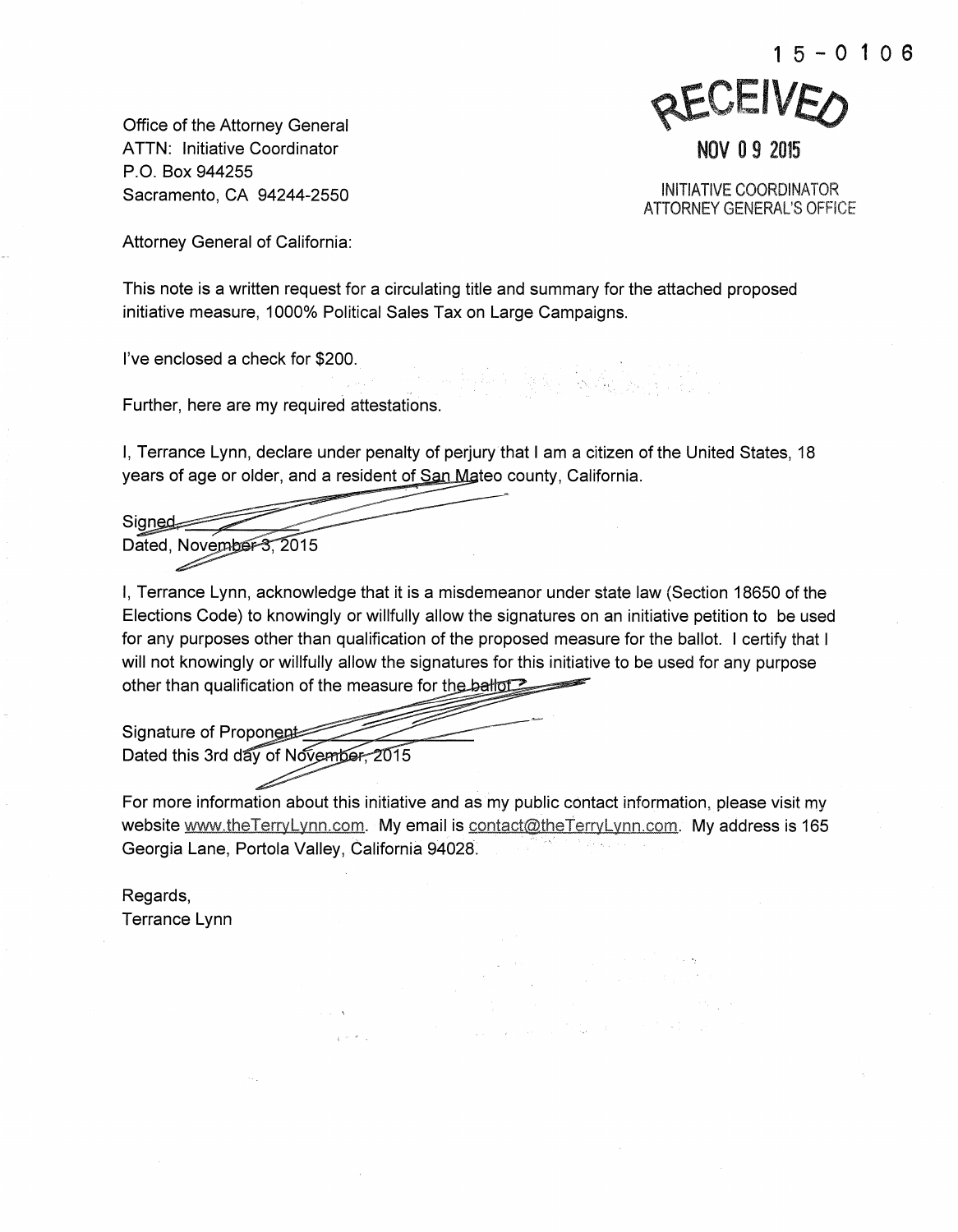## 1000% Sales Tax on Large Campaign Political Advertisements in California

This initiative amends the California Constitution, Article 13, Section 35, (b).

It adds a section 3 as follows:

"For the privilege of influencing public elections and political issues, a sales tax of 1,000% (one thousand percent) is hereby imposed upon Political Advertisements. The proceeds of which shall solely benefit California public education. There shall be no further exemptions to this tax except as federally required or as passed by a California ballot initiative..

Political Advertisements shall mean any political advertising delivered within the state of California. This is applicable to both cash and barter transactions. This includes but is not limited to all media spending by political parties, political action committees or candidates.

This sales tax will not apply to the first \$1,000,000 (one million dollars) of spending within a calendar year by any tax entity. However, if a group of tax entities are controlled or coordinated then this first one million dollar of sales tax relief shall only apply to the group of entities and not to the individual entities.

If a Federal District Court or Supreme Court of the United States find this tax to be too high, then this law shall immediately ratchet down to the highest acceptable level and remain in place.